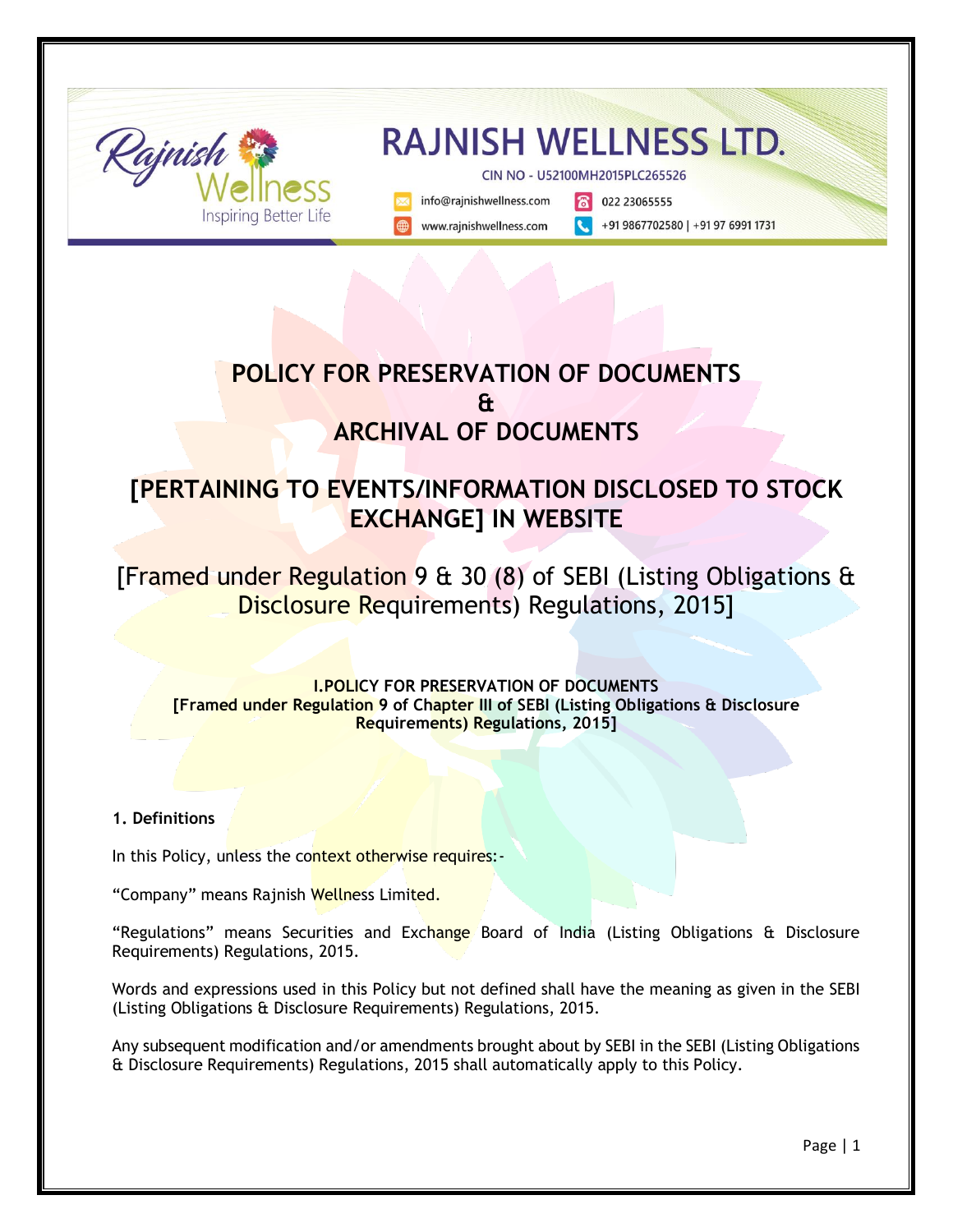#### **2. Purpose and Scope**

The purpose of this document is to present a high level policy statement for Rajnish Wellness Limited ("the Company") regarding preservation of its documents in accordance with all the statutory and regulatory provisions applicable to the Company including the Companies Act, 2013 and SEBI (Listing Obligations and Disclosure Requirements) Regulations, 2015 ("LODR").

This policy would contain guidelines on how to identify documents that need to be maintained, how long certain documents should be retained, and how and when those documents should be disposed of, if no longer needed pursuant to the applicable statutory and regulatory provisions. This policy has been adopted and approved by the Board of Directors at its meeting held on September 28, 2017.

#### **3. Classification of Documents to be preserved / retained**

The Board of Directors has classified the documents to be retained and preserved in two categories which are mentioned below:

- 1) Documents whose preservation shall be permanent in nature –
- as prescribed under Companies Act, 2013 & Rules made there under.
- 2) Documents with preservation period of not less than 8 years after completion of relevant transactions
	- as prescribed under Companies Act, 2013 & Rules made there under.

Income Tax, Sales Tax, Central Excise, Service Tax and Goods and Service tax related documents, i.e., Assessment Orders, Tax Bills, Receipts, Statements, Returns, Notices, etc. shall be preserved for a period of 8 years as required under the applicable laws.

Details pertaining to the list of documents to be preserved under the abovementioned applicable laws and regulations have been provided to the respective departments to ensure safe record keeping and compliance of the applicable laws and regulations.

#### **4. Periodical Review of the Policy by the Board of Directors**

This policy shall be reviewed periodically by the Board and amendments affected subject to approval of the Board if and when practical difficulties are encountered. The Board may also review this policy on document retention to comply with any local, state, and central legislation that may be promulgated from time to time.

#### **5. Suspension of Record Disposal in the event of Litigation or Claims**

In case the Company is served with any notice for request of documents or a governmental investigation or audit concerning the Company or commencement of any litigation against the Company, then disposal of documents shall be suspended until such time as the Top Management with the due advice from the legal counsel determine otherwise. Such documents shall be preserved until the completion of the judicial proceedings.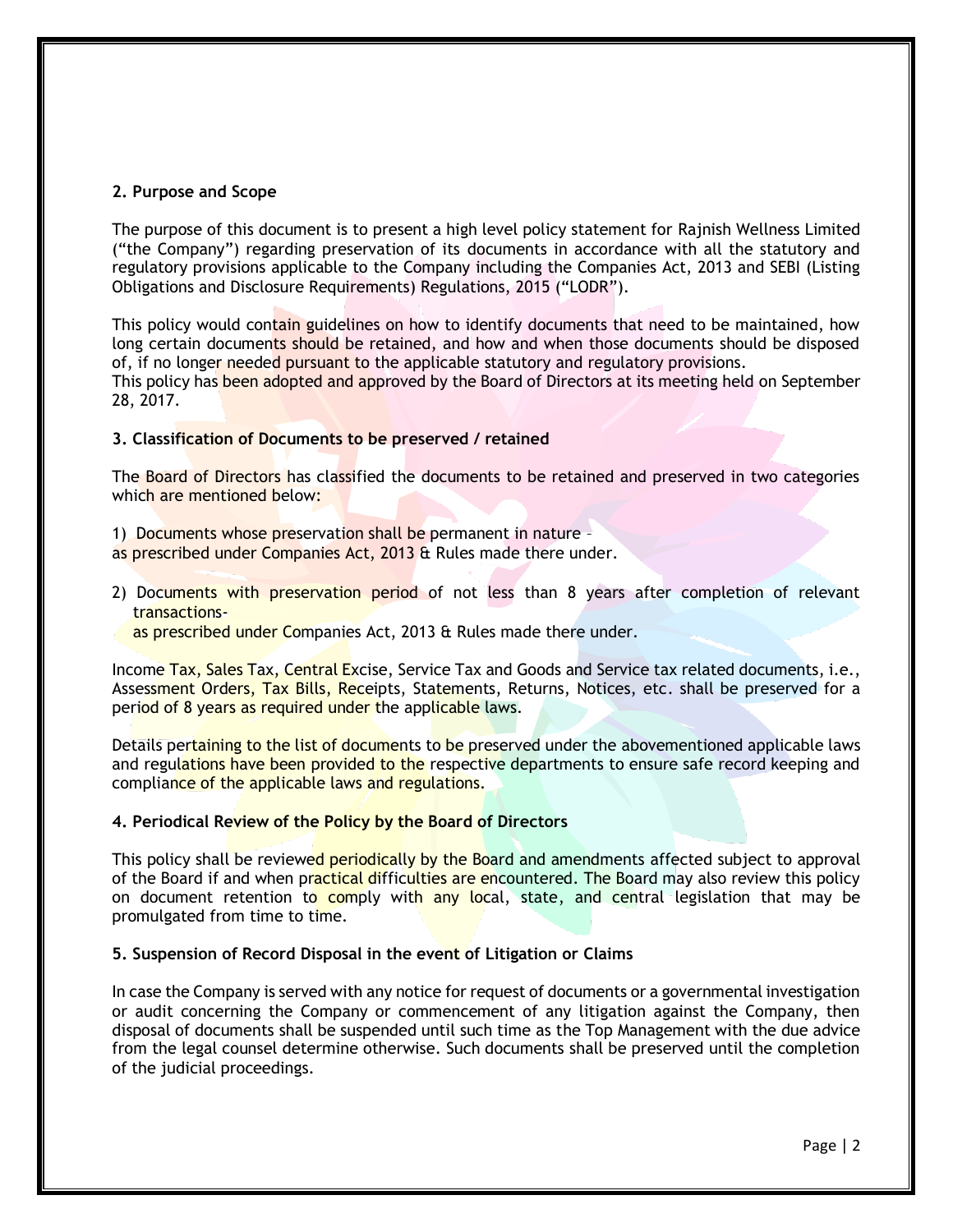#### **6. Register of Documents destroyed**

The company shall maintain a register in the form set out in the *Annexure* enclosed hereto wherein it shall enter brief particulars of the documents destroyed and all entries made therein shall be authenticated by the Company Secretary or such other persons as may be authorized by the Board for the purpose.

#### **7. Policy Review**

This Policy is framed based on the requirements of Regulation 9 of SEBI (Listing Obligations & Disclosure Requirements) Regulations, 2015.

In case of any subsequent changes in the Companies Act, 2013 or Regulations which makes any of the provisions in the Policy inconsistent with the Regulations, the provisions of the Act or Regulations would prevail over the Policy and the provisions in the Policy would be modified in due course to make it consistent with law.

This Policy shall be reviewed by the Board of Directors as and when any changes are to be incorporated in the Policy due to change in regulations or as may be felt appropriate by the Board. Any changes or modification on the Policy would be approved by the Board of Directors.

#### **8. Policy Severable**

This Policy along with Annexure constitutes the entire document in relation to its subject matter. In the event that any term, condition or provision of this Policy is being held to be in violation of any applicable law, statute or regulation, the same shall be severable from the rest of this Policy and shall be of no force and effect, and this Policy shall remain in full force and effect as if such term, condition or provision had not originally been contained in this Policy.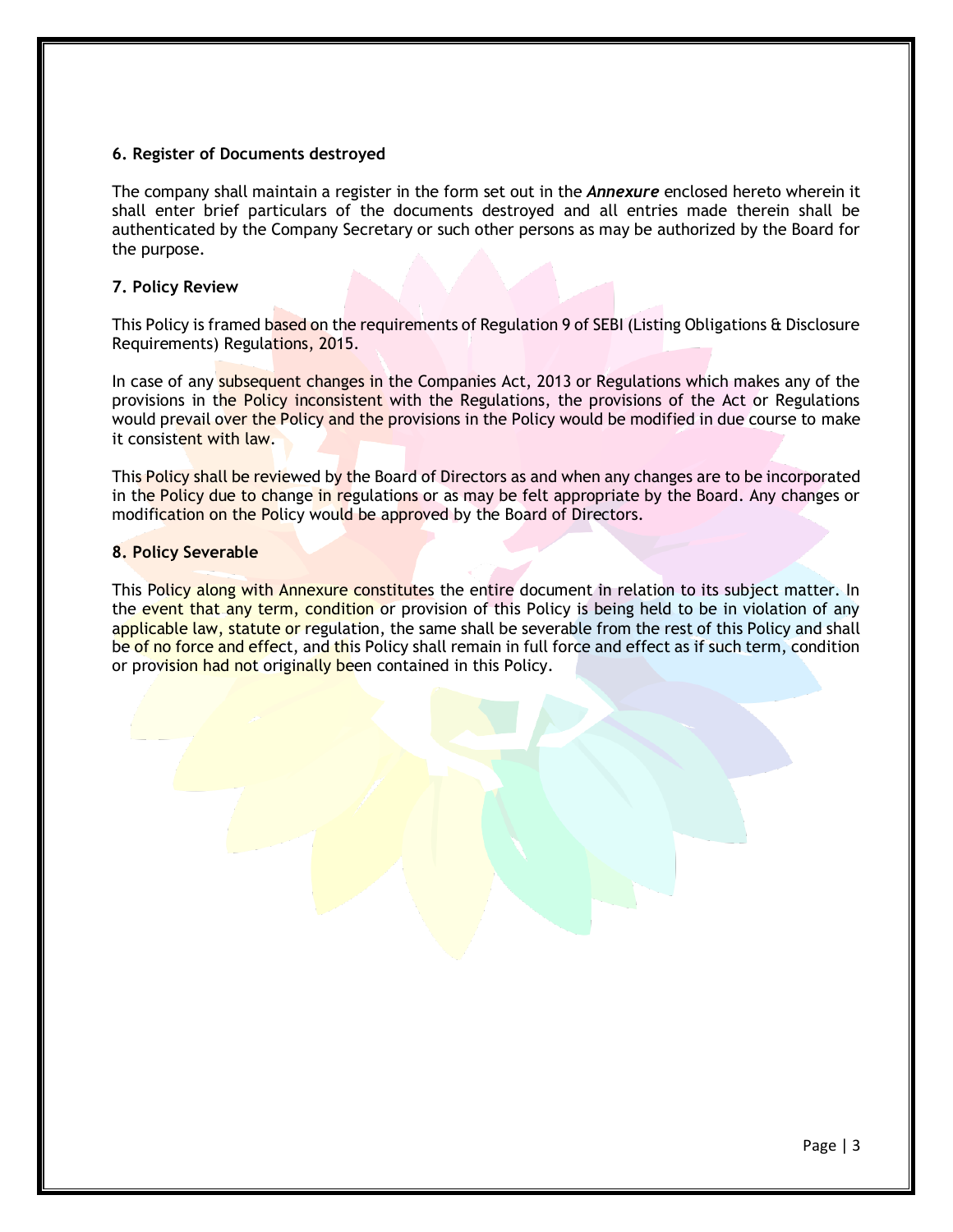### **II. ARCHIVAL OF DOCUMENTS [PERTAINING TO EVENTS OR INFORMATION DISCLOSED TO STOCK EXCHANGE] IN WEBSITE**

#### **[Framed under Regulation 30 of Chapter IV of SEBI (Listing Obligations &DisclosureRequirements) Regulations, 2015]**

- The Company shall disclose on its website all such events or information which has been disclosed to stock exchange(s) under Regulation 30 of Chapter IV of SEBI (Listing Obligations & Disclosure Requirements) Regulations, 2015and such disclosures shall be hosted on the website of the Company for a minimum period of five years.
	- The Company shall disseminate the information specified in Regulation 46 of Chapter IV of SEBI (Listing Obligations & Disclosure Requirements) Regulations, 2015 on its website.